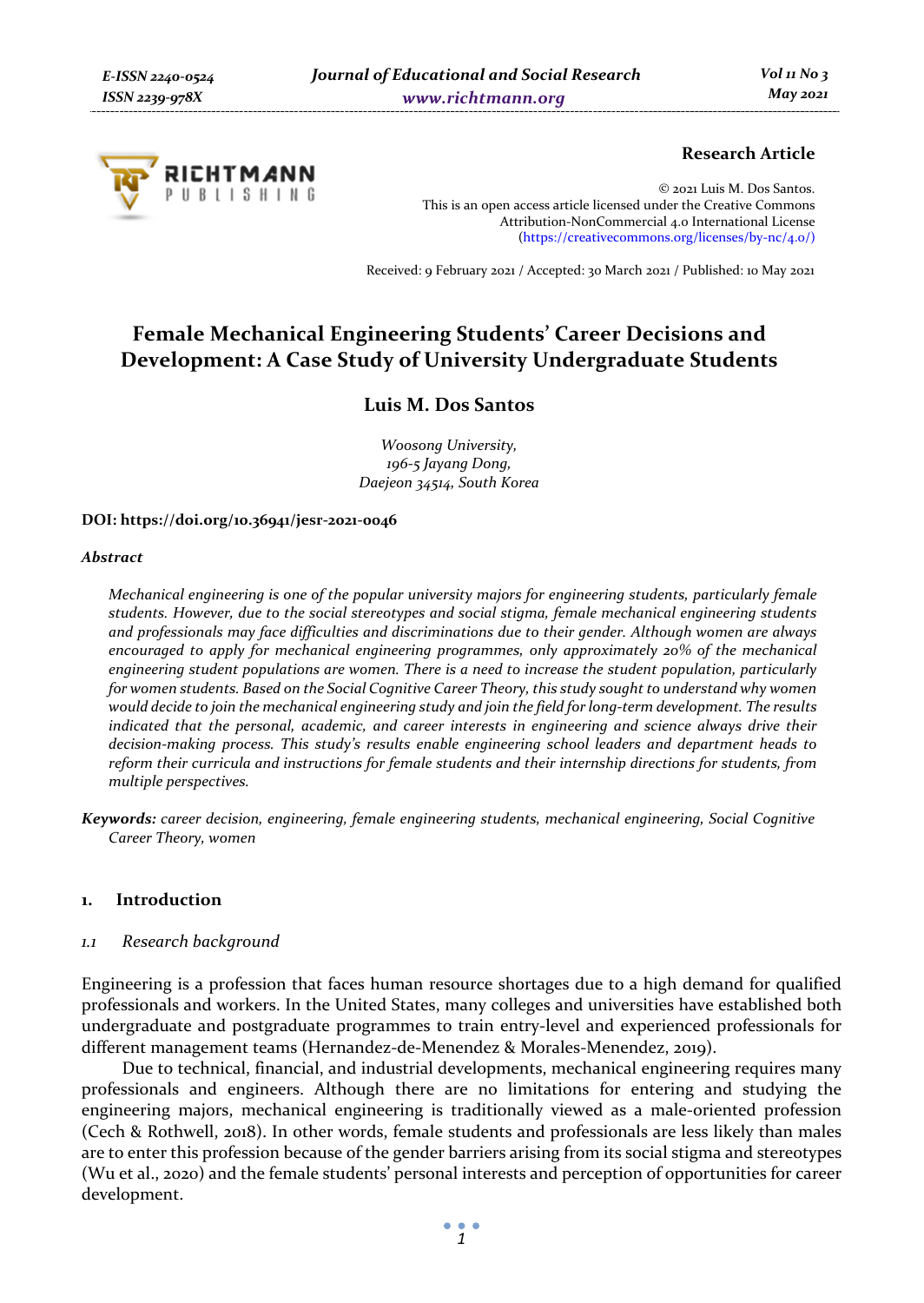| E-ISSN 2240-0524 | Journal of Educational and Social Research | $Vol_1N_0$ 3 |
|------------------|--------------------------------------------|--------------|
| ISSN 2239-978X   | www.richtmann.org                          | May 2021     |

During the 2017/2018 academic year in the United States, 31,936 bachelor's degrees were awarded to mechanical engineering graduates. However, only 14.8% of those graduates were female professionals, whilst more than 80% of the graduates were males. Low populations of female students were also significant in all engineering fields. Furthermore, the report indicated that from 2009 to 2017, the percentage of female students increased by less than 3%, from 18% (2009) to 21.3% (2017). Because the population of female students increased so slightly, the differences between the two gender groups are of vital concern (Roy, 2019). Although both males and females have the same level of abilities and managerial skills, females tend to possess relatively stronger communication and interpersonal management skills. In contrast, males tend to have relatively stronger logical and mathematical skills. Therefore, a better balance between male and female engineering professionals could increase the profession's overall progression towards a balance of skills between the two groups of people.

# *1.2 Statement of the Problem*

According to a recent report by the United States Bureau of Labor Statistics, in 2018, 57.1% of all U.S. women participated in the labour force, whereas 69.1% of all men did (*Women in the Labor Force: A Databook*, 2019). Several elements can influence the motivations and reasons why women decide to work. From 1970 to 2018, an increasing number of women decided to pursue higher education degrees and programmes, in response to the encouragement of the government and university policies. In addition, unlike in the previous century, during which women tended to work as housewives as their long-term career, nowadays women with some college education tended to work at least half-time to maintain their personal finances and development (Annabi & Lebovitz, 2018). Moreover, due to a retirement wave, contemporary women need to work to fill the gap of human resource shortages. Particularly in mechanical engineering, the demands for female professionals are very high in response to various elements and factors of human resource management (Firdaus et al., 2020). However, the current statistics on engineering feature little to attract and motivate women to join the field of mechanical engineering. The researcher arrived at the following reasons for the profession's lack of attractiveness to women:

- 1) Social stereotypes: The field of mechanical engineering is considered a man's profession, and in fact one in which women should not study the subject matter even if they have an interest in doing so (Firdaus et al., 2020).
- 2) Social stigma: Women in mechanical engineering may be viewed as being rude because they work in the construction field with men (Strachan et al., 2018).
- 3) Academic stereotypes: peers, teachers, parents, school counsellors, and relatives may suggest that women should pursue liberal arts majors instead of vocation-oriented subjects, such as engineering and the sciences (Weston et al., 2020).
- 4) Earning differences: Even when both men and women hold the same position and title, women usually receive a lower salary and fewer benefits than their male co-workers do (White, 2018).
- 5) Career opportunities: The workplace environment for mechanical engineering usually requires heavy labour and weight lifting. Those job features may limit female applicants (Tao, 2018).
- 6) Academic interests: At this time, women usually are more interested in pursuing liberal arts subjects than vocational programmes (Fuesting et al., 2017).

#### *1.3 Purpose of the study*

An undergraduate mechanical engineering programme in the United States was selected for the investigation. Although women are always encouraged to apply for mechanical engineering programmes, only approximately 20% of the student populations in mechanical engineering currently are women. There is a need to increase the student population, particularly for women students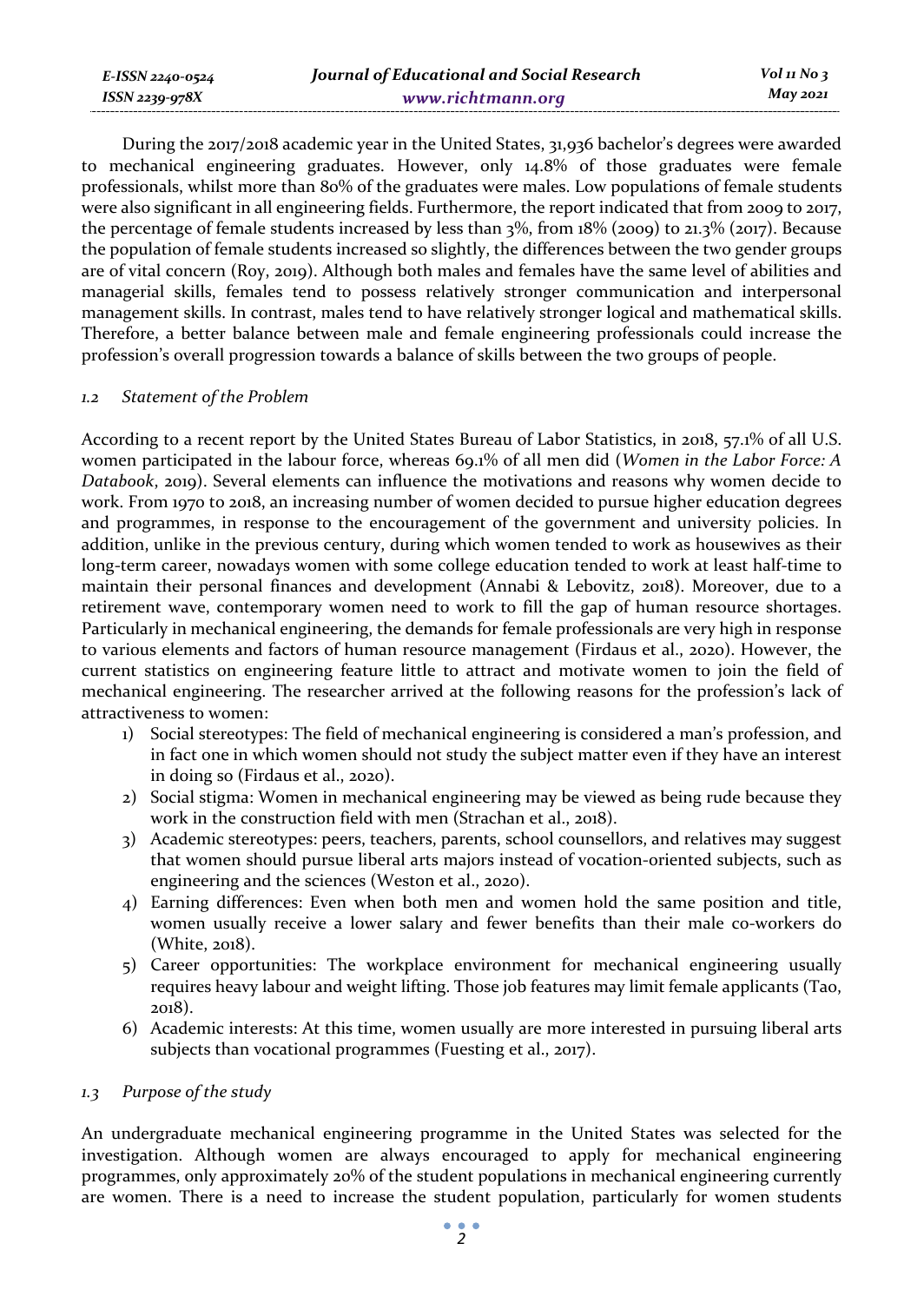(Strachan et al., 2018).

Furthermore, although the engineering-student population of women is low (i.e., roughly 20%), female enrolment in such programmes still exists. Therefore, it is important to capture their understanding, motivations, reasons, and experiences in relation to their career decisions, in order to be able to reform and enhance human resources planning and solution(s).

Finally, for the long-term professional development of the field of mechanical engineering, gender inequality should be reformed and enhanced in order to exercise sustainable development of human resources management (Strachan et al., 2018). Otherwise, the male professionals will monopolise the profession, and women will not have significant potential for career promotions.

Building upon the theoretical framework and the purposes of this study, our research was guided by two research questions:

- 1) Why do female mechanical engineering students decide to study this major?
- 2) Why do potential female mechanical engineers decide to pursue long-term career development in this male-oriented profession?

# *1.4 Theoretical framework: Social Cognitive Career Theory*

The Social Cognitive Career Theory (Lent et al., 1994; Lent & Brown, 1996) has been employed historically to explore and understand the career decisions and career development of a group of female mechanical engineering students in an undergraduate programme in the United States. Over the years, researchers have merged different elements of the theory on the basis of social and occupational development. As a result, the current version of Social Cognitive Career Theory is likely to follow an edited version by (Dos Santos, 2020). The Social Cognitive Career Theory outlines three major factors that can influence individuals' career decisions:

- 1) Career-related interests
- 2) Performance and persistence in education and occupational pursuits
- 3) Academic and career achievements

The present study was based on the Social Cognitive Career Theory (Dos Santos, 2020; Lent et al., 1994; Lent & Brown, 1996). The study explored the two research questions and outlined the resulting human resource suggestions for leaders and managers in mechanical engineering.

# **2. Methodology**

# *2.1 Case study*

The case study methodology was employed to investigate a particular group of female engineering students in a university in the United States. According to Yin (2012), case study methodology allows the researchers to understand the social phenomenon in a designated location, for a group of focused individuals, a time duration etc. Based on this study's purpose, the researcher wants to understand how female mechanical engineering students in an undergraduate programme in the United States share their career decision and career development. Therefore, the case study meets the requirements and criteria (Yin, 2012).

# *2.2 Participants and recruitment*

The researcher collected qualitative data from 21 female mechanical engineering students (i.e. undergraduate programme from first to final-year). The purposive sampling strategy (Merriam, 2009) was employed. The researcher first contacted the department head for potential research. After the researcher received the department leaders' approval, the administrator forwarded the email invitation letter with the potential participants' research protocol. After several discussions, 21 participants decided to join this study.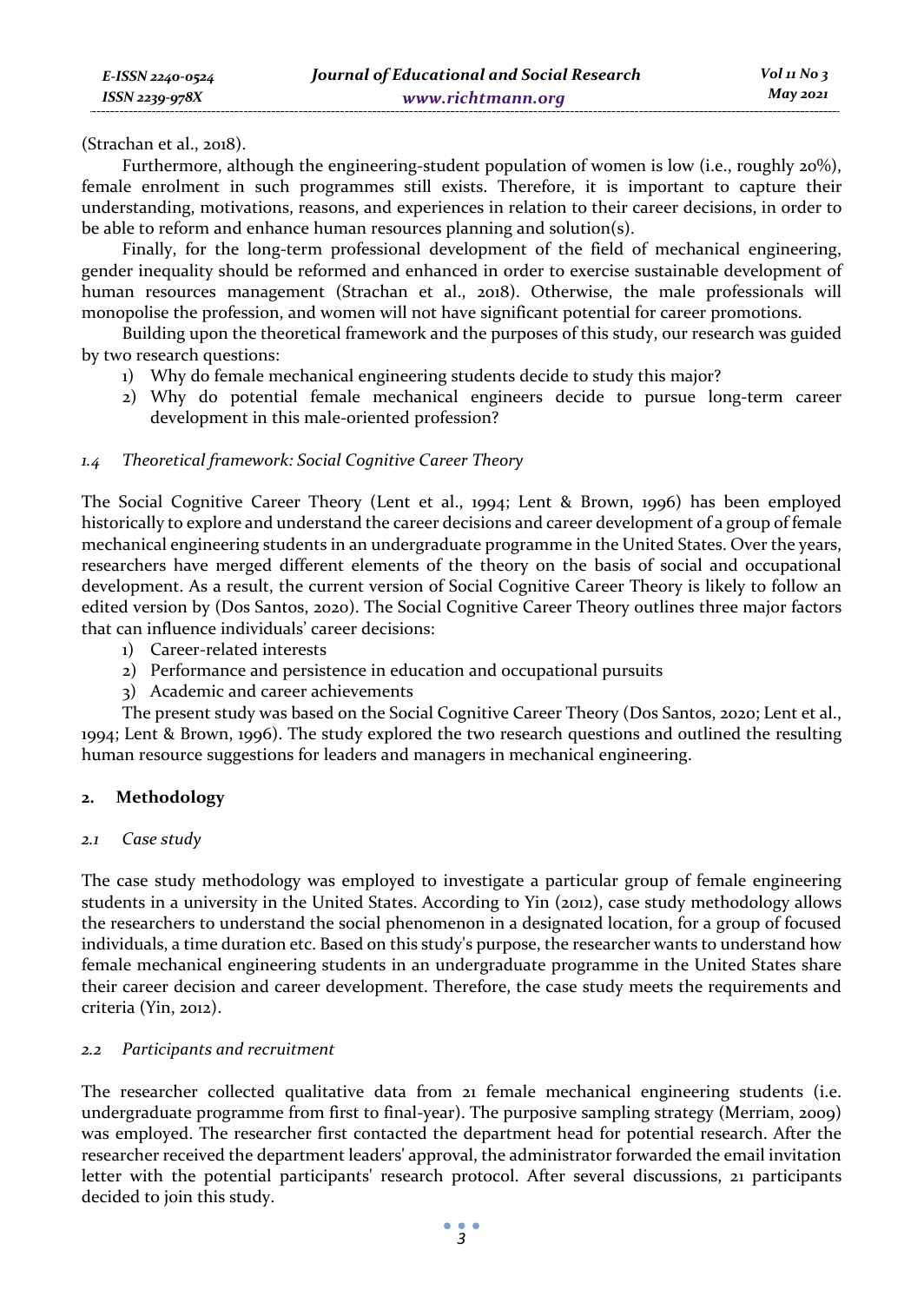| E-ISSN 2240-0524   | Journal of Educational and Social Research |
|--------------------|--------------------------------------------|
| $ISSN 2239 - 978X$ | www.richtmann.org                          |

The researcher contacted each participant for the data collection and further discussions as most of the participants believed that an online-based data collection technique might meet their expectation. Therefore, the online-based data collection was employed.

#### *2.3 Data collection*

Two types of data collection tools were employed, including online-based interview sessions (i.e. two sessions per participant) and focus group activities (i.e. seven students per group) (Morgan, 1998). First of all, the participants contacted the researcher's email based on the forwarded protocol and the invitation letter from the school administrator(s). The researcher discussed the data collection (i.e. online-based interview) and arranged the online-based interview sessions (i.e. two sessions per each participant). Each interview session was hosted from 67 to 89 minutes.

After the 42 online-based and individual interview sessions, the researcher arranged the focus group activities (i.e. online-based). To increase the density of the focus group activities, each focus group activity only involved seven participants. Therefore, three sessions of focus group activities were hosted. The focus group activities were hosted from 78 to 103 minutes.

During each of the data collection sessions, the audio-recorder was used to mark down the important messages. All agreed with the arrangement.

#### *2.4 Data analysis*

After the researcher completed the data collection procedures, the researcher transcribed the voicebased data into written transcripts for further data analysis. First of all, the researcher re-read the materials multiple times in order to categorise the meaningful connections and themes of the materials (i.e. both interview and focus group activity data). Second, the researcher employed the open-coding technique (Strauss & Corbin, 1990) in order to merge massive data into first-level themes and subthemes. At this stage, 20 themes and 21 subthemes were grouped.

Third, the researcher continued to employ the axial-coding technique (Strauss & Corbin, 1990) for further data analysis. After the researcher further narrowed down the first-level themes and subthemes. The second-level themes and subthemes were merged. As a result, two themes and two subthemes were yielded.

#### *2.5 Human subject protection*

The protection of privacy and individuals' personal information was the most important part of this study. Therefore, the researcher employed all potential ways and directions to protect the personal data of the participants and the school.

Therefore, all the signed and unsigned agreements, personal contacts, emails, audio-records, written transcripts, computer, and related materials were all locked in a password protected cabinet. Only the researcher has the rights to read the materials. After the completion of this study, the related materials were deleted and destroyed in order to protect personal information.

For the results, each participant was assigned a pseudonym in order to protect the personal background. Also, as the information of the sites (i.e. university and department) did not impact the results of the study, the researcher masked the information the university as well.

## **3. Findings and discussion**

Using 21 individual interview sessions and three focus group activities, the researcher gathered meaningful sharings and data from the participants. Although the participants were from different regions, backgrounds, families, and religious groups, most shared a similar understanding and perspective about their motivations, reasons, and career decisions for pursuing mechanical engineering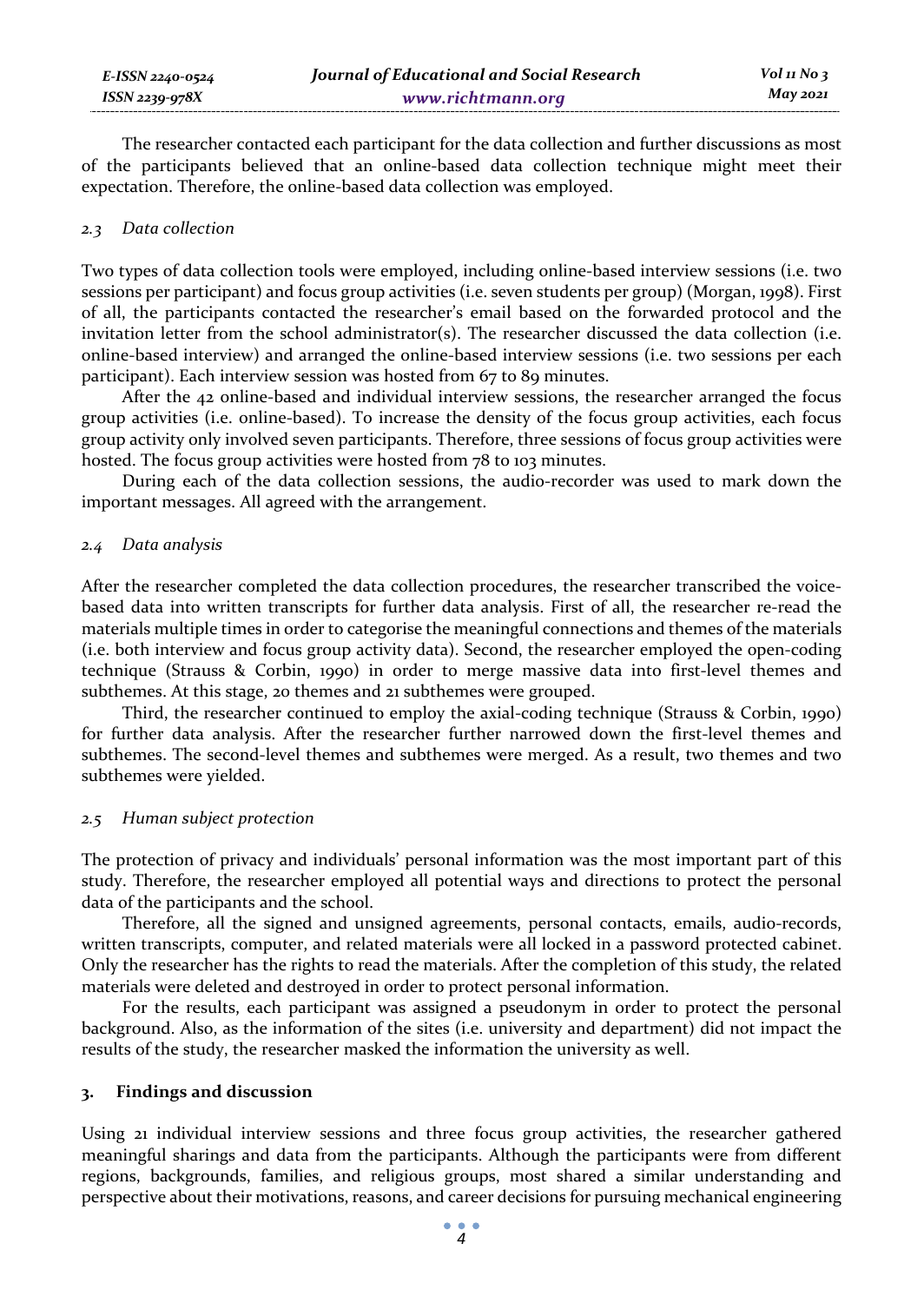as their major and the focus of their long-term career development after university. Although the researcher was unable to interact with the participants in-person due to the social distancing recommendation, all were willing to spend considerable time in sharing their responses to the researcher's questions.

According to the guidelines of the Social Cognitive Career Theory, people's career-related interests, their performance and persistence in educational and occupational pursuits, and their academic and career achievements are the three most likely influences on their decisions at different levels. On the basis of the data, the researcher identified two themes and four subthemes to answer the two research questions. Table 1 outlines those themes and subthemes.

# **Table 1.** Themes and subthemes of the study

*E-ISSN 2240-0524 ISSN 2239-978X*

| <b>Themes and Subthemes</b>                       |                                                                                 |  |
|---------------------------------------------------|---------------------------------------------------------------------------------|--|
| The students' interest in engineering and science |                                                                                 |  |
|                                                   | Development as a result of high school courses and field trips                  |  |
|                                                   | Evolution from an undecided major to a full-time mechanical engineering student |  |
| The students' academic and career interests       |                                                                                 |  |
|                                                   | Interest in interdisciplinary engineering                                       |  |
|                                                   | Potential for career development and opportunities in the future robot industry |  |

# *3.1 Students' interest in engineering and science*

The researcher used the theme of students' interest in engineering and science to answer the first research question of why female mechanical engineering students decide to study that major. All 21 participants expressed that their interest in engineering, particularly mechanical engineering and sciences, developed as a result of their academic influences from high school and university teachers and course materials. Although a previous study had indicated that female students and professionals tended to focus on liberal arts studies, these groups of participants expressed their strong interests in science and technology. As several said, "… I don't think science is only for men, women can also have the interests in engineering and technology … I believe both men and women should have their interests in any subjects … engineering and technology is one example" (P#20, Interview). Another participant also shared her ideas about her experiences, saying, "I can see th[at] engineering and mathematics are all in our society … from trees to buildings, and even the bookshelf … it is all about engineering … we should all have the equal learning opportunity and knowledge … gender is not an issue … (P#3, Interview)

# *3.1.1 Development as a result of high school courses and field trips*

Fifteen participants had decided to major in mechanical engineering during their high school voyage. Ten participants expressed that their high school course in Advanced Placement Physics C: Mechanics, and other related courses, inspired their motivation to learn mechanical engineering and were the reason they chose it as their major. Several significant sharings were captured,

*… the AP Physics course was my milestone for mechanical engineering learning … I completed my physics course during 10th grade with the highest honour … so I completed the AP course in mechanics and AP physics and algebra with the same highest honours as well … my high school courses led my major … (P#5, Focus Group)* 

*Without taking the AP Physics and AP Statistics courses, … I wouldn't [have] join[ed] the mechanical engineering major … but these two courses … helped me to find out my interests in engineering and sciences … (P#18, Interview)*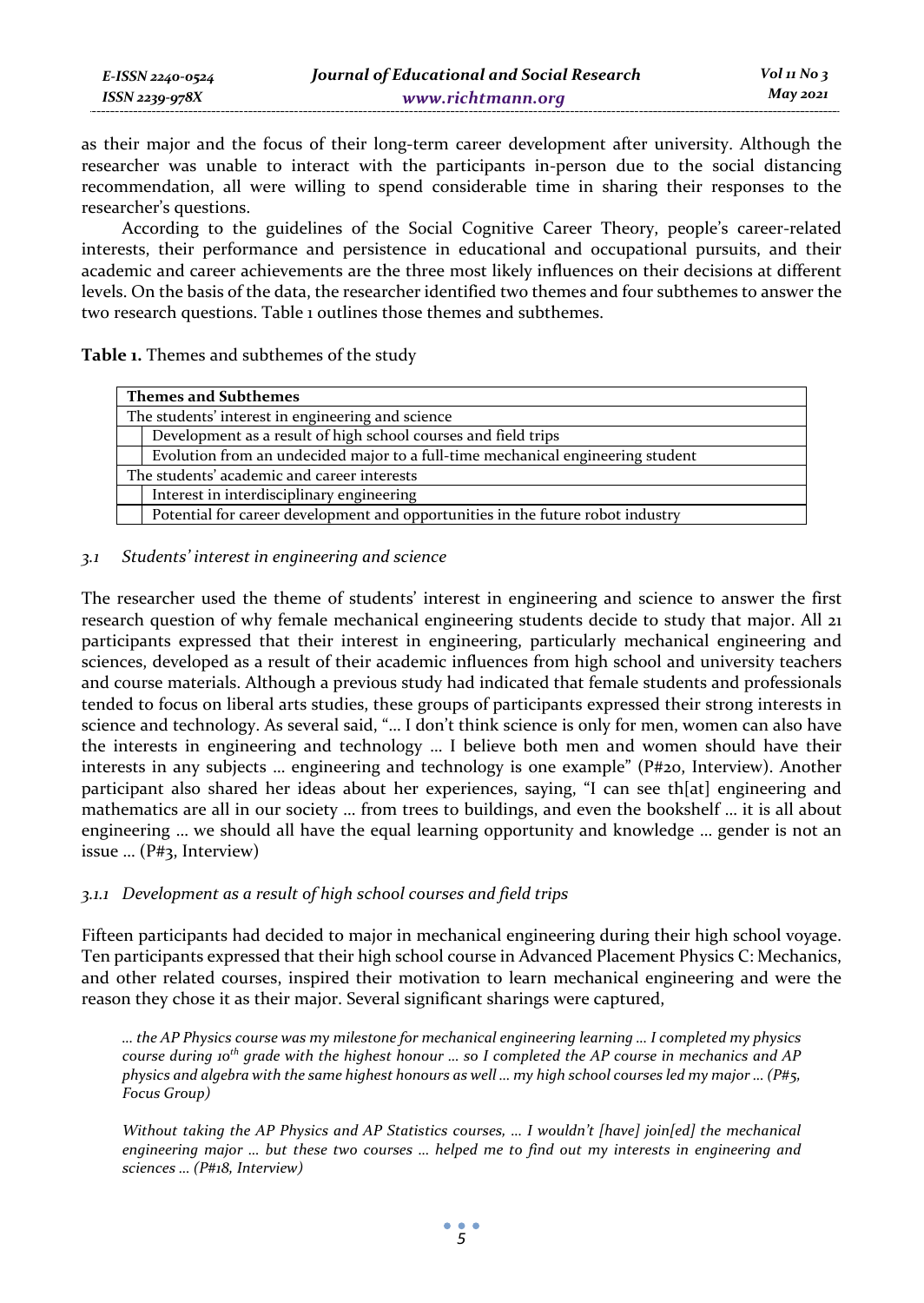*… high school education always changed how I view[ed] university education and my potential job development after university … I believed that the AP courses in physics and environmental sciences could be the stepping stone for me to learn some university-level courses and programmes in general … without these courses … or early college-level courses … I would not know what to learn … but these courses allowed me to step into college during high school (P#1, Interview)* 

In addition to the participants' high school courses, their field trips to museums, factories, and plantations also increased their understanding and experiences. A previous study (Basten et al., 2014) had indicated that field trips to local sites and museums might increase and confirm secondary school students' motivations and decisions for a career choice. Two sharings in that regard was captured,

*… I went to the science museum multiple times during my high school field trips … I learnt and gained my interests of sciences and engineering from these trips … the guides and my physics teachers explained the orders and structures to me in detail … many of us (i.e., classmates) were impressed … (P#16, Focus Group)* 

*… the science museum always opens my eyes to different science subjects and ideas … I learned how to develop robots and how robots were created by scientists and experts in mechanical engineering … I built up my interests in this field because of the meaningful trip … high schools should always bring their students to different trips to create some ideas from their students (P#2, Focus Group)* 

# *3.1.2 Evolution from an undecided major to a full-time mechanical engineering student*

The six other participants had joined the university as an undecided major and declared their major in mechanical engineering during the second year of their voyage. All participants were impressed by their introduction to mechanical engineering and related courses during their first year at university. As a result, all declared mechanical engineering as their major and continued along that pathway. Two significant statements of feedback were captured,

*… I like engineering in general … but I don't know which engineering I should learn … I completed three engineering courses and the mechanical engineering about robots and machines … are interesting and useful … I think the university courses changed my mindset … (P#11, Interview)* 

*… I took foreign languages, literature, and psychology during my first term … but I like mathematics, physics, statistics, and engineering more … until I completed the mechanical engineering course … I declared my major in this, as I love robots … (P#15, Interview)* 

In short, in accord with the guidelines of the Social Cognitive Career Theory (Dos Santos, 2020; Lent et al., 1994; Lent & Brown, 1996), the participants' previous experiences from their school environment strongly impacted and influenced these two groups of female participants' selection of a university major and their academic decisions, and particularly guided how they would explain and make sense of how they made their career decisions (Harvey et al., 2014). All believed that their experiences and interests should play more important roles than gender in their choices for a university major (Rinke, 2009).

# *3.2 The students' academic and career interests*

The researcher used the theme of academic and career interests to answer the second research question of why potential female mechanical engineers decide to pursue long-term careers in that male-oriented profession. In addition to their previous influences from high school and university courses and experiences, their subsequent academic and career interests played significant roles in the student participants' career decisions and professional development. It is worth noting that without their firm interests in certain career pathway(s), the individuals might have selected other university majors and career opportunities, regardless of their financial and personal decisions (Gibbons & Borders, 2010). As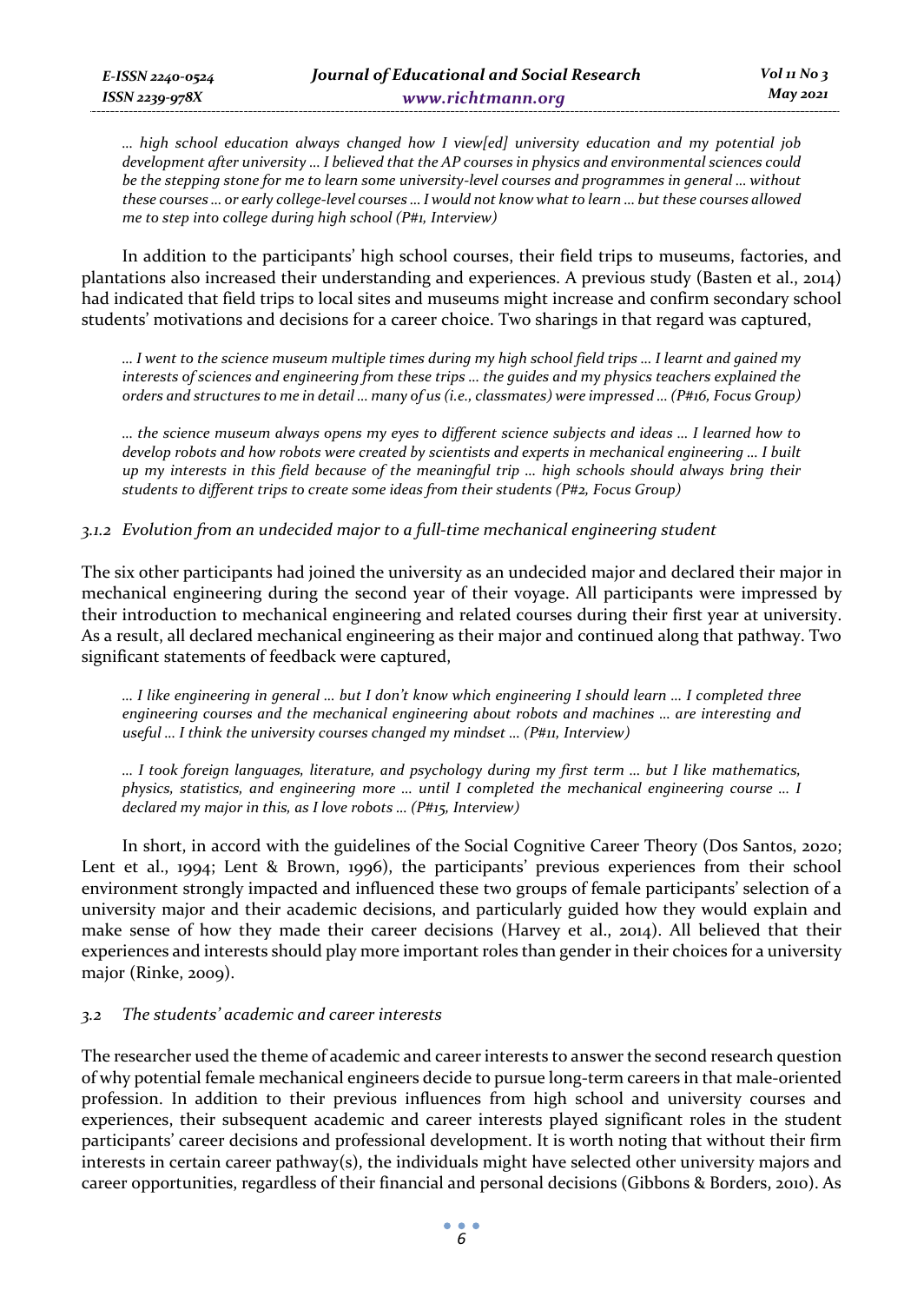one said, "I like robots and physics … I study physics and mechanical engineering … I will become a mechanical engineer … this is the pathway and how it works …" (P#21, Focus Group)

# *3.2.1 Interest in interdisciplinary engineering*

Many participants affirmed that their knowledge gained from mechanical engineering broadened their horizons not only in the field of mechanical engineering but also in physics and biological engineering. A previous study (Guerra, 2017) had suggested that an engineering education and profession comprise interdisciplinary subject areas that professionals can apply to different fields and directions. In this study, many participants expressed the belief that their engineering knowledge from mechanical engineering could also be beneficial towards physics, biomedical subjects, mathematics, statistics, and the like. Therefore, their learning and interests were wide and general and followed multiple directions. Two significant sharings were captured,

*… unlike computer engineering or civil engineering, with detailed focuses, … mechanical engineering professionals can apply the mathematics skills to multiple industries … from the factories, hospitals, railroads, interior design and medical supplies … I am not only focusing on one knowledge but multiple [types of] knowledge at the same time … (P#6, Focus Group)* 

*… I think mechanical engineering can provide me different learning opportunities in different subject matters … I only learn some biomedical engineering and technique from the medical perspectives … as mechanical engineers always deal with medical factors and experts … I can learn some knowledge from the motor engineering courses and experts … the opportunities are wide and general but with focused direction … (P#13, Interview)* 

# *3.2.2 Potential for career development and opportunities in the future robot industry*

Several participants expressed the feeling that potential career opportunities in mechanical engineering, the robot industry, and green energy could increase their interests in following this career pathway for long-term development. A recent report (Shirvani, 2020) stated that employers always admire professionals with mechanical engineering skills and are willing to invest resources in individuals early in the start of such a career. The field has great potential for long-term development. Two participants expressed their thinking about how to combine the value of their mechanical engineering knowledge with a basis in their gender as women, saying,

*… many of the electric vehicles and green cars are designed by men … some of the comments, size, application of the engine or the motor are not female-friendly … the factories and engineers need to listen to female engineers' voices … and female professionals need to join the discussion … I can see the management and organisational leadership are going to answer it … therefore, the female professionals are in demand now … (P#5, Interview)* 

*Many female people are using some of the motor or electronics … for example many women operated lawn mowers … but the current mowers were too large and heavy … why can't we design a female-friendly machines for them … we can see some machines were designed for female … smaller or so … I want to bring these voices to the field (P#9, Interview)* 

Another section of feedback was about the future development of nonhuman machines and robot designs in response to the population ageing that is occurring in many developed countries and regions. Although such countries may invite overseas workers as labourers, robots ultimately will lead the medical and hospitality industries (Hebesberger et al., 2017). Because of this trend, the participants asserted that career development in the robot industry, and particularly in the replacement of nursing professionals, will become a significant industry in the near future. Furthermore, many believed they would have an advantage as women and that the development of robots to function as nursing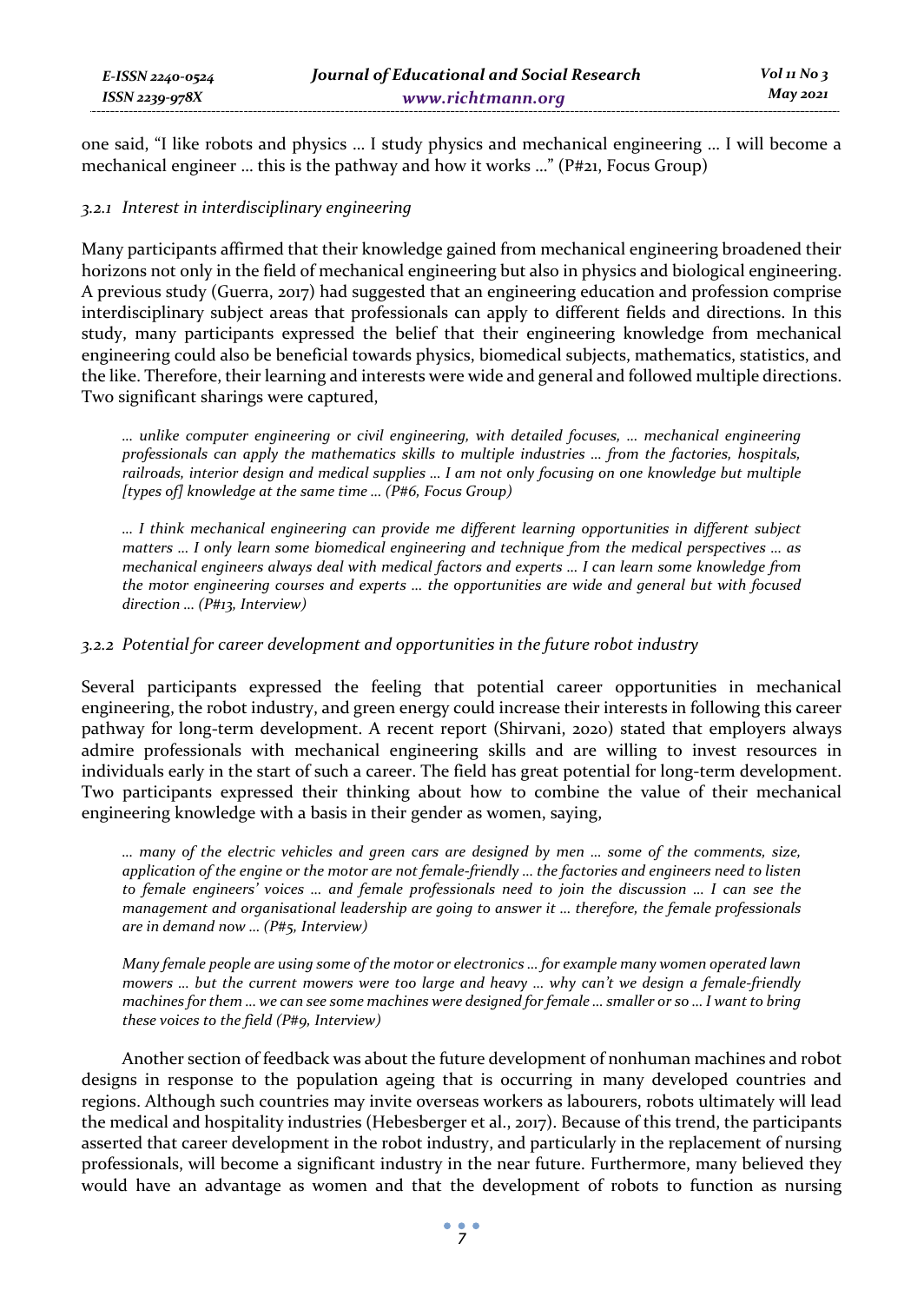professionals will become vital. One said,

*… some robots in the hospitals are going to replace nurses … they need to take care of the patients … I think women may have a better sense … about how to design these robots and machines … women have the sense of caring which men don't have … that's why many organisations are aggressively hiring female mechanical engineers … (P#8, Interview)* 

In short, joining a profession and an industry is not an easy step for many individuals, particularly university students who do not have any working experience (Dos Santos, 2019). Therefore, an understanding of the connection between students' sense-making processes for their university major and their career choices and desires is important for guiding the design of human resources planning and engineering programmes. In accordance with the guidelines of the Social Cognitive Career Theory (Dos Santos, 2020; Lent et al., 1994; Lent & Brown, 1996), many participants believed that their perspectives as female users could help them use their gender as an advantage for merging and improving results, outcomes, and designs in mechanical engineering, such as for vehicles and robots (Firdaus et al., 2020). More important, many expressed their interest and long-term career development goals in this field, regardless of the field's social stereotypes and social stigma (Wu et al., 2020). Because most believed that their own personal interests and desires for long-term professional development should be their priorities in making career decisions, the community members' voices would not influence their choices.

# **4. Limitations and Future Research Developments**

Each research study has its limitations. However, these limitations may build up potential future research directions. Firstly, the current study employed the case study methodology within a university environment. As the United States is one of the largest countries with more than 3,000 universities, students from different regions may have different ideas and sharing. Therefore, future researchers may expand the sites as the regional or national reports in order to increase the density of the study. Secondly, although female students and female engineers are important in the field of mechanical engineering, other minorities, such as professional with colour, may face a similar problem. Therefore, future research studies may focus on professionals with other unique background. Thirdly, the field of mechanical engineering may be limited as there are other subject matters and majors may face a similar problem. Therefore, the expansion to other subject matters may be useful.

# **5. Conclusions and Practical Implications**

Most of the current mechanical engineering profession's results and engineering education studies have focused on improving and increasing the profession's achievements and outcomes, from the basis of quantitative data and statistics. Only a few studies have focused on the qualitative feedback and comments from female mechanical engineering students reporting their ideas and thinking regarding their selection of mechanical engineering as a university major and career decision. This study's results enable engineering school leaders and department heads to reform their curricula and instructions for female students and their internship directions for students, from multiple perspectives.

In addition, human resource planners, government leaders, and policymakers will benefit from our findings, because this study outlines in detail the lived stories and sharings from female engineering students, describing their experiences, sense-making processes, and career decisions. This study's results will allow educational leaders to reform and enhance current human resource planning and labour market management for the next decade. Because the demand for professionals in mechanical engineering and its related robot industry is increasing, long-term planning for human resource training will be essential.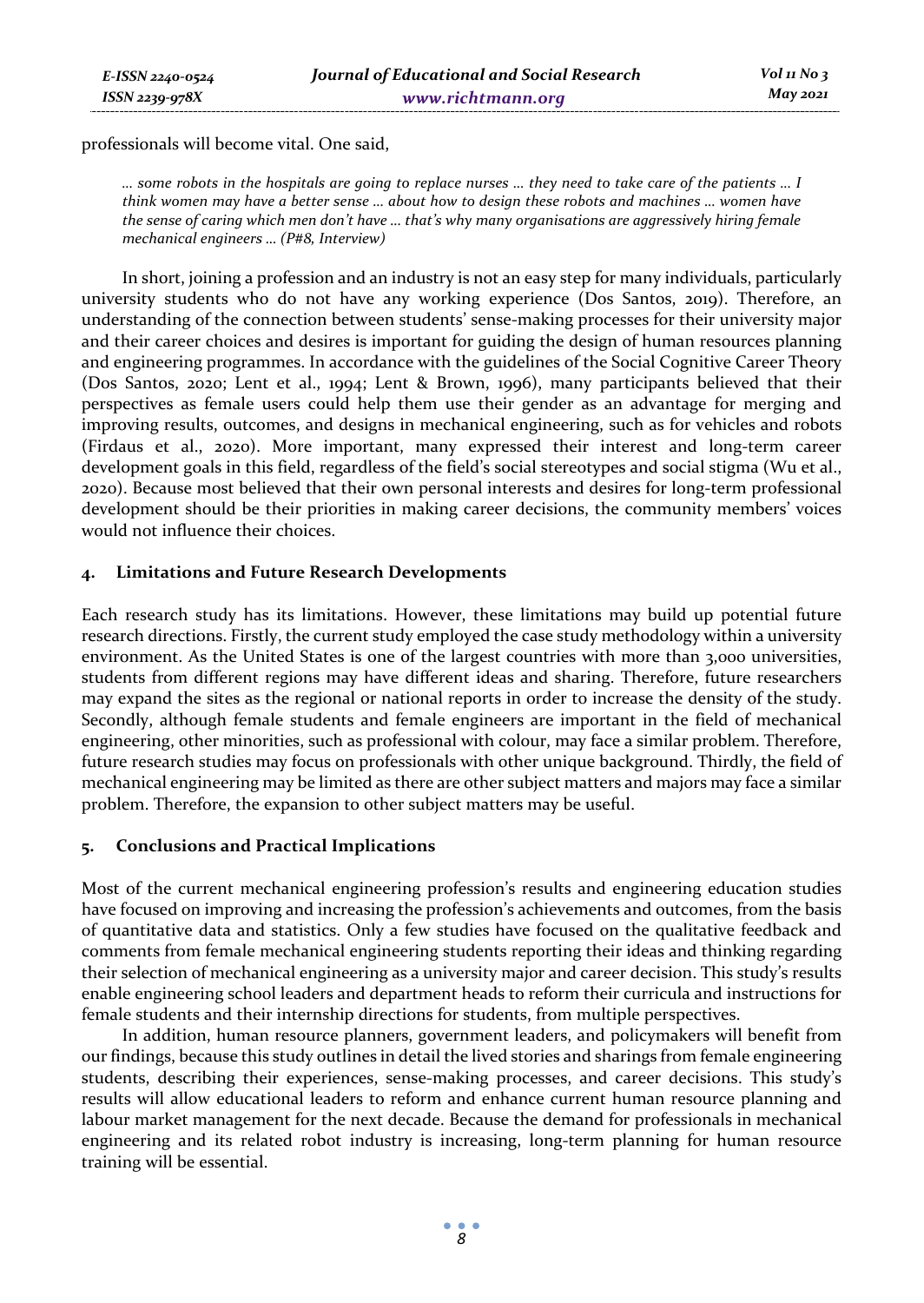# **6. Acknowledgement**

The study was supported by Woosong University Academic Research Funding 2021.

# **References**

- Annabi, H., & Lebovitz, S. (2018). Improving the retention of women in the IT workforce: An investigation of gender diversity interventions in the USA. *Information Systems Journal*, *28*(6), 1049–1081. https://doi.org/10.1111/isj.12182
- Basten, M., Meyer-Ahrens, I., Fries, S., & Wilde, M. (2014). The effects of autonomy-supportive vs. controlling guidance on learners' motivational and cognitive achievement in a structured field trip. *Science Education*, *98*(6), 1033–1053. https://doi.org/10.1002/sce.21125
- Cech, E., & Rothwell, W. (2018). LGBTQ inequality in engineering education. *Journal of Engineering Education*, *107*(4), 583–610. https://doi.org/10.1002/jee.20239
- Dos Santos, L. M. (2019). Engineering education as a second career: The experience of female practising engineers. *Global Journal of Engineering Education*, *21*(3), 202–207.
- Dos Santos, L. M. (2020). The relationship between the COVID-19 Pandemic and nursing students' sense of belonging: The experiences and nursing education management of pre-Service nursing professionals.<br>International Journal of Environmental Research and Public Health, 17(16), 5848. *International Journal of Environmental Research and Public Health*, *17*(16), 5848. https://doi.org/10.3390/ijerph17165848
- Firdaus, R., Abdullah, A., & Sumarto, S. (2020). Women in mechanical engineering at vocational high school. *IOP Conference Series: Materials Science and Engineering*, *830*, 042063. https://doi.org/10.1088/1757- 899X/830/4/042063
- Fuesting, M., Diekman, A., & Hudiburgh, L. (2017). From classroom to career: The unique role of communal processes in predicting interest in STEM careers. *Social Psychology of Education*, *20*(4), 875–896. https://doi.org/10.1007/s11218-017-9398-6
- Gibbons, M. M., & Borders, L. D. (2010). Prospective First-Generation College Students: A Social-Cognitive Perspective. *The Career Development Quarterly*, *58*(3), 194–208. https://doi.org/10.1002/j.2161- 0045.2010.tb00186.x
- Guerra, A. (2017). Integration of sustainability in engineering education. *International Journal of Sustainability in Higher Education*, *18*(3), 436–454. https://doi.org/10.1108/IJSHE-02-2016-0022
- Harvey, D., Greer, D., Basham, J., & Hu, B. (2014). From the student perspective: Experiences of middle and high school students in online learning. *American Journal of Distance Education*, *28*(1), 14–26. https://doi.org/10.1080/08923647.2014.868739
- Hebesberger, D., Koertner, T., Gisinger, C., & Pripfl, J. (2017). A long-term autonomous robot at a care hospital: A mixed methods study on social acceptance and experiences of staff and older adults. *International Journal of Social Robotics*, *9*(3), 417–429. https://doi.org/10.1007/s12369-016-0391-6
- Hernandez-de-Menendez, M., & Morales-Menendez, R. (2019). Technological innovations and practices in engineering education: A review. *International Journal on Interactive Design and Manufacturing (IJIDeM)*, *13*(2), 713–728. https://doi.org/10.1007/s12008-019-00550-1
- Lent, R. W., & Brown, S. D. (1996). Social cognitive approach to career development: An overview. *The Career Development Quarterly*, *44*(4), 310–321. https://doi.org/10.1002/j.2161-0045.1996.tb00448.x
- Lent, R. W., Brown, S. D., & Hackett, G. (1994). Toward a unifying social cognitive theory of career and academic interest, choice, and performance. *Journal of Vocational Behavior*, *45*(1), 79–122. https://doi.org/10.1006/jvbe.1994.1027
- Merriam, S. B. (2009). *Qualitative research: A guide to design and implementation*. Jossey Bass.
- Morgan, D. (1998). *The focus group guidebook*. SAGE Publications, Inc. https://doi.org/10.4135/9781483328164
- Rinke, C. R. (2009). Finding their way on: Career decision-making processes of urban science teachers. *Science Education*, *93*(6), 1096–1121. https://doi.org/10.1002/sce.20339
- Roy, J. (2019). *Engineering by the numbers*. https://ira.asee.org/wp-content/uploads/2019/07/2018-Engineering-by-Numbers-Engineering-Statistics-UPDATED-15-July-2019.pdf
- Shirvani, K. (2020). ASME early career leadership intern program to serve engineering (ECLIPSE): A talent pipeline model for developing early career mechanical engineers into future leaders. *2020 ASEE Virtual Annual Conference Content Access Proceedings*, 1–6. https://doi.org/10.18260/1-2--34168